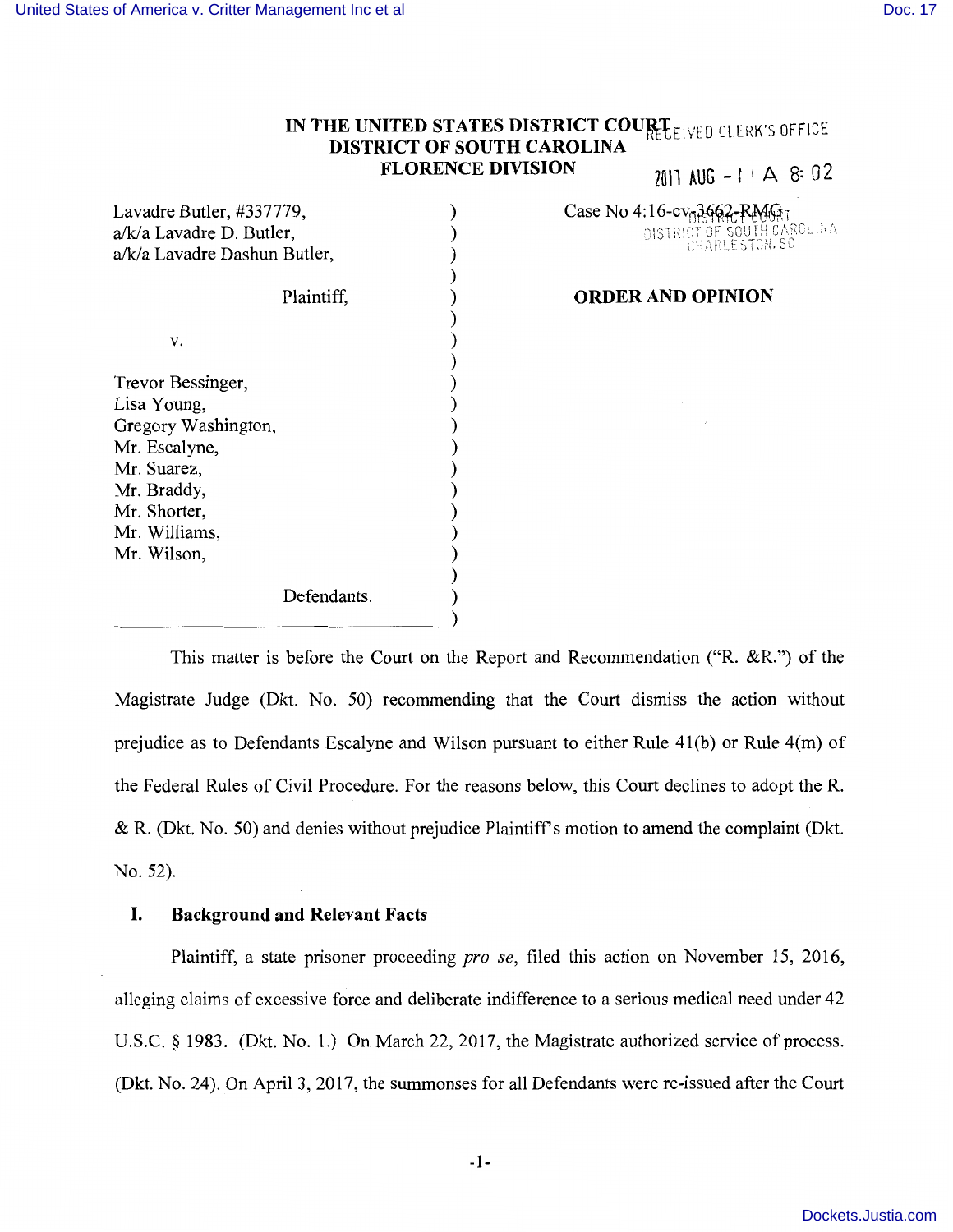granted Plaintiffs motion for assistance from the U.S. Marshals Service for assistance with service of process. (Dkt. Nos. 28, 30). All the summonses were returned executed except for the summonses for Defendants Escalyne and Wilson. The notation on the unexecuted summonses indicated that there was no employee by the name of Escalyne and there were several employees with the last name "Wilson." (Dkt. Nos. 33, 34.) On June 1, 2017, the Magistrate ordered Plaintiff to provide new summonses and Forms USM-285 for Escalyne and Wilson with more specific information. Plaintiff did not respond to that order or complete service documents. For this reason, the Magistrate has recommended that this Court dismiss the action as to Defendants Escalyne and Wilson for either (1) Plaintiff's failure to prosecute and/or failure to comply with orders of the court under Rule 41(b), or (2) Plaintiff's failure to serve Defendants Wilson and Escalyne within ninety (90) days after the complaint was filed under Rule 4(m). (Dkt. No. 50 at 3.)

#### **II. Legal Standard - Magistrate's Report and Recommendation**

The Magistrate Judge makes only a recommendation to this Court. The recommendation has no presumptive weight, and the responsibility for making a final determination remains with this Court. *See Mathews v. Weber,* 423 U.S. 261, 270-71 (1976). This Court is charged with making a *de nova* determination of those portions of the R. & R. to which specific objection is made. Fed. R. Civ. P. 72(b)(2). Additionally, the Court may "accept, reject, or modify, in whole or in part, the findings or recommendations made by the magistrate judge." 28 U.S.C. §  $636(b)(1)$ .

#### **III. Discussion**

Plaintiff has filed objections to the R. & R. (Dkt. No. 50) and a motion for extension of time to amend his complaint (Dkt. No. 52), indicating in both that he is diligently pursuing

-2-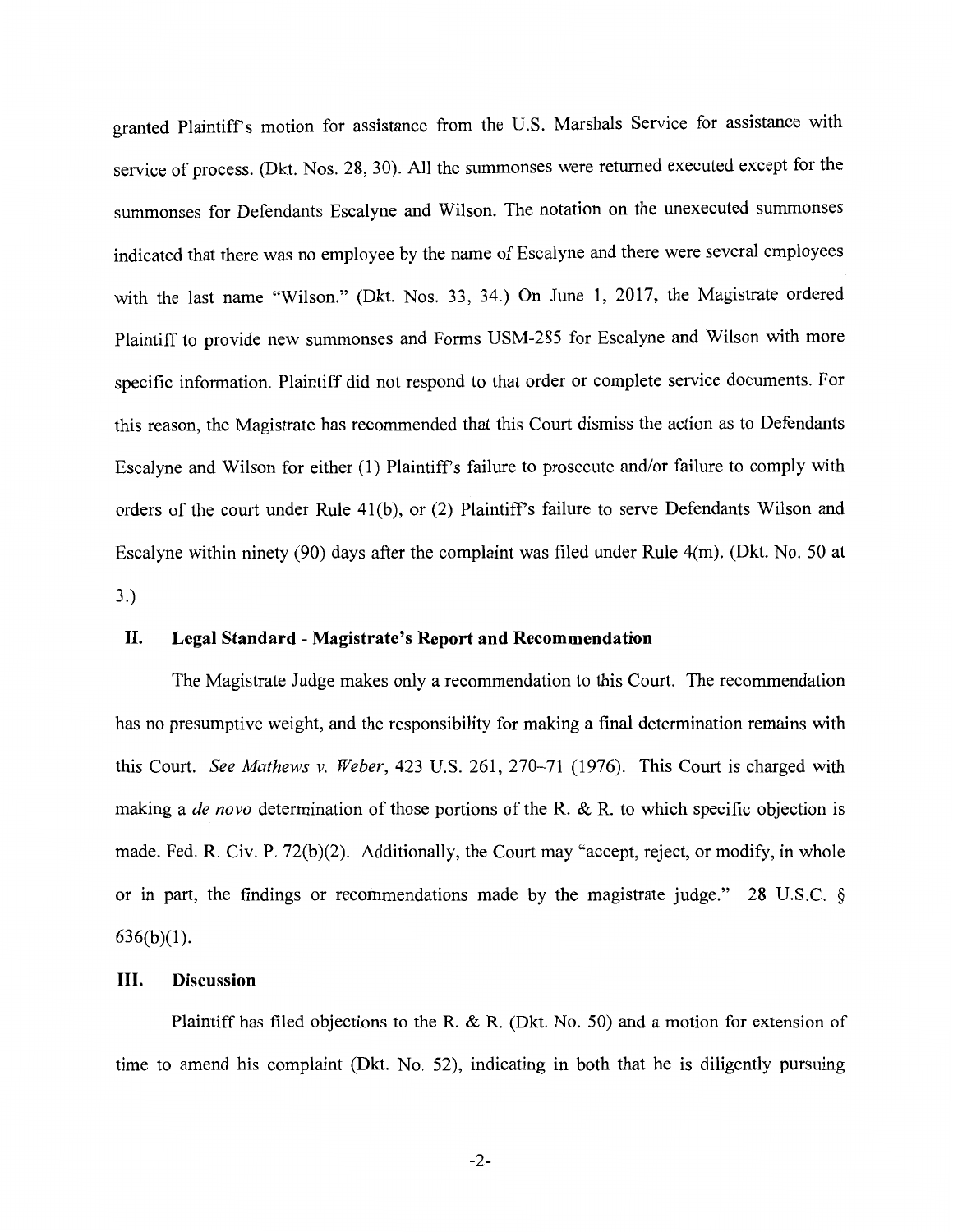information that will allow him to properly serve defendants Escalyne and Wilson. Plaintiff appears to be making his best efforts to serve these two defendants. This Court finds it would be inappropriate to *sua sponte* dismiss the action against these two defendants under the present circumstances. *See Allen v. Carey,* 626 F. App'x 852 (11th Cir. 2015) (District court abused its discretion in dismissing civil rights case filed by state inmate, proceeding *pro se* and *in forma pauperis,<sup>1</sup>* against correctional officers for failure to effect service, where inmate largely identified defendants and provided information relevant to distinguishing which of officers at facility with same last name was subject of his complaint, and district court failed to determine whether defendants could be located with reasonable effort.)

#### **IV. Conclusion**

For the reasons discussed above, the Court declines to adopt the R. & R. (Dkt. No. 50.) Plaintiff will have until September 29, 2017 to serve Defendants Escalyne and Wilson. Plaintiffs motion for extension of time to amend the complaint (Dkt. No. 52) is denied without prejudice. Plaintiff may seek to amend his complaint if and when he has grounds to do so.

#### **AND IT IS SO ORDERED.**

Richard Mark Gergel United States District Court Judge

July *-i-{,* 2017 Charleston, South Carolina

<sup>&</sup>lt;sup>1</sup> Plaintiff Butler is proceeding *pro se* but is not proceeding *in forma pauperis*.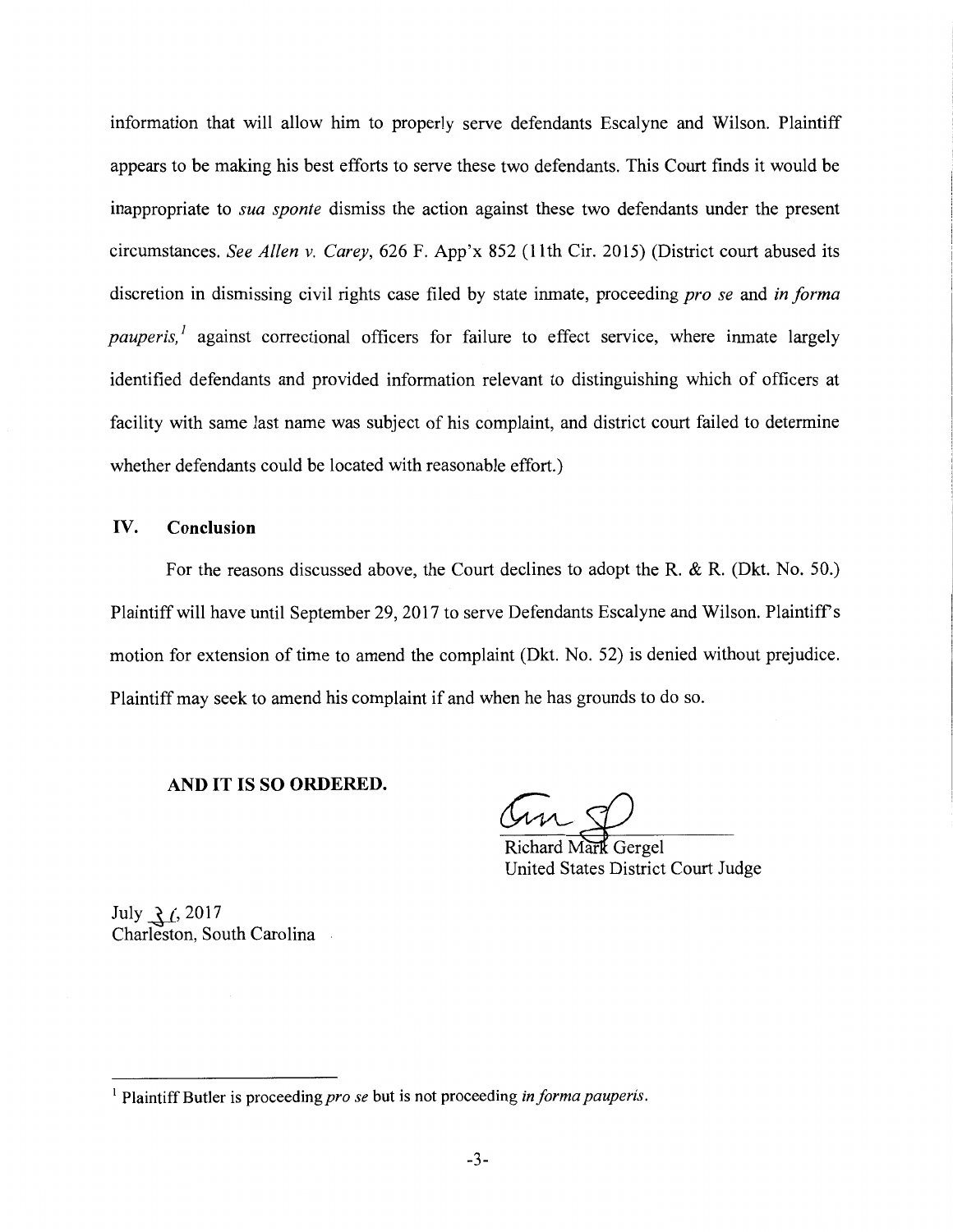## IN THE UNITED STATES DISTRICT COURfECEIVED CLERK'S OFFICE FOR THE DISTRICT OF SOUTH CAROLINA<sub>2011</sub> AHC  $-1+\Delta$  8: 0.2. BEAUFORT DIVISION 2011 AUG - 1  $\cdot$   $\cdot$  8: 02

DISTRICT COURT OF SOUTH CAROLINA **NISTRICT** 

| UNITED STATES OF AMERICA,                                                                         |  |
|---------------------------------------------------------------------------------------------------|--|
| Plaintiff,                                                                                        |  |
| v.                                                                                                |  |
| CRITTER MANAGEMENT, INC.,<br>JOSEPH MAFFO,<br>ELEANOR MAFFO,<br>DANA MAFFO, and<br>VINCENT MAFFO, |  |
| Defendants.                                                                                       |  |

### Case No. 9: 17-cv-924-RMG

#### **JUDGMENT AND PERMANENT INJUNCTION BY CONSENT**

This matter is before the Court on the Parties' Consent Motion for Entry of Judgment and Permanent Injunction. (Dkt. No. 16.) The Court having reviewed the submissions, as stipulated and consented to by the parties, hereby finds as follows:

) ) ) ) ) ) ) ) ) ) ) ) ) )

1. Plaintiff, the United States of America, has filed a complaint seeking a permanent injunction against Defendants under 26 U.S.C. § 7402(a).

2. Critter Management, Inc., Joseph Maffo, Eleanor Maffo, Dana Maffo, and Vincent Maffo, ( collectively, "Defendants") admit for purposes of this injunction that the Court has personal jurisdiction over them and subject matter jurisdiction over this matter without admitting any of the other allegations in the complaint.

3. Defendants waive the entry of findings of fact and conclusions of law and voluntarily consent to the entry without further notice of this permanent injunction under 26 U.S.C. § 7402(a) and agree to be bound by its terms.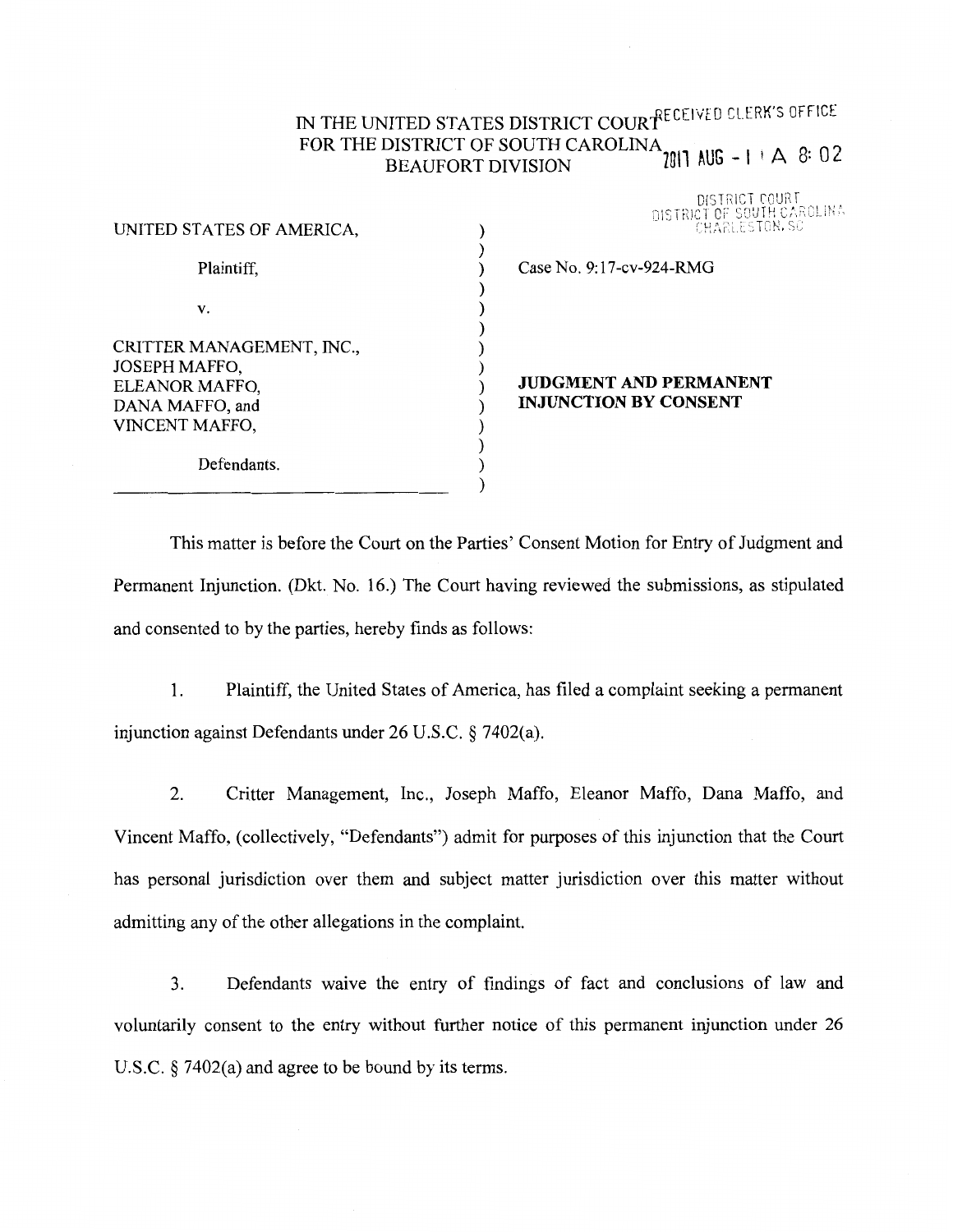4. Defendants further understand and agree that:

a. This Judgment and Permanent Injunction by Consent will be entered under Fed. R. Civ. P. 65 and will result in the entry, without further notice, of a Final Judgment against them in this matter;

b. Defendants waive any right they may have to appeal from this Judgment and Permanent Injunction by Consent;

c. The Court will retain jurisdiction over this matter for the purpose of implementing and enforcing this Judgment and Permanent Injunction by Consent;

d. If Defendants violate this injunction, they may be subject to civil and criminal sanctions for contempt of court;

e. The United States may conduct full post-judgment discovery to monitor compliance with this injunction; and

f. Entry of this Judgment and Permanent Injunction by Consent resolves only this civil injunction action, and neither precludes the United States, or any of its agencies, from pursuing any other current or future civil or criminal matters or proceedings, nor precludes Defendants from contesting their liability in any other matter or proceeding.

Accordingly, it is hereby ORDERED and ADJUDGED that the Joint Motion for Entry of Judgment and Permanent Injunction by Consent (Dkt. No. 16) is **GRANTED.**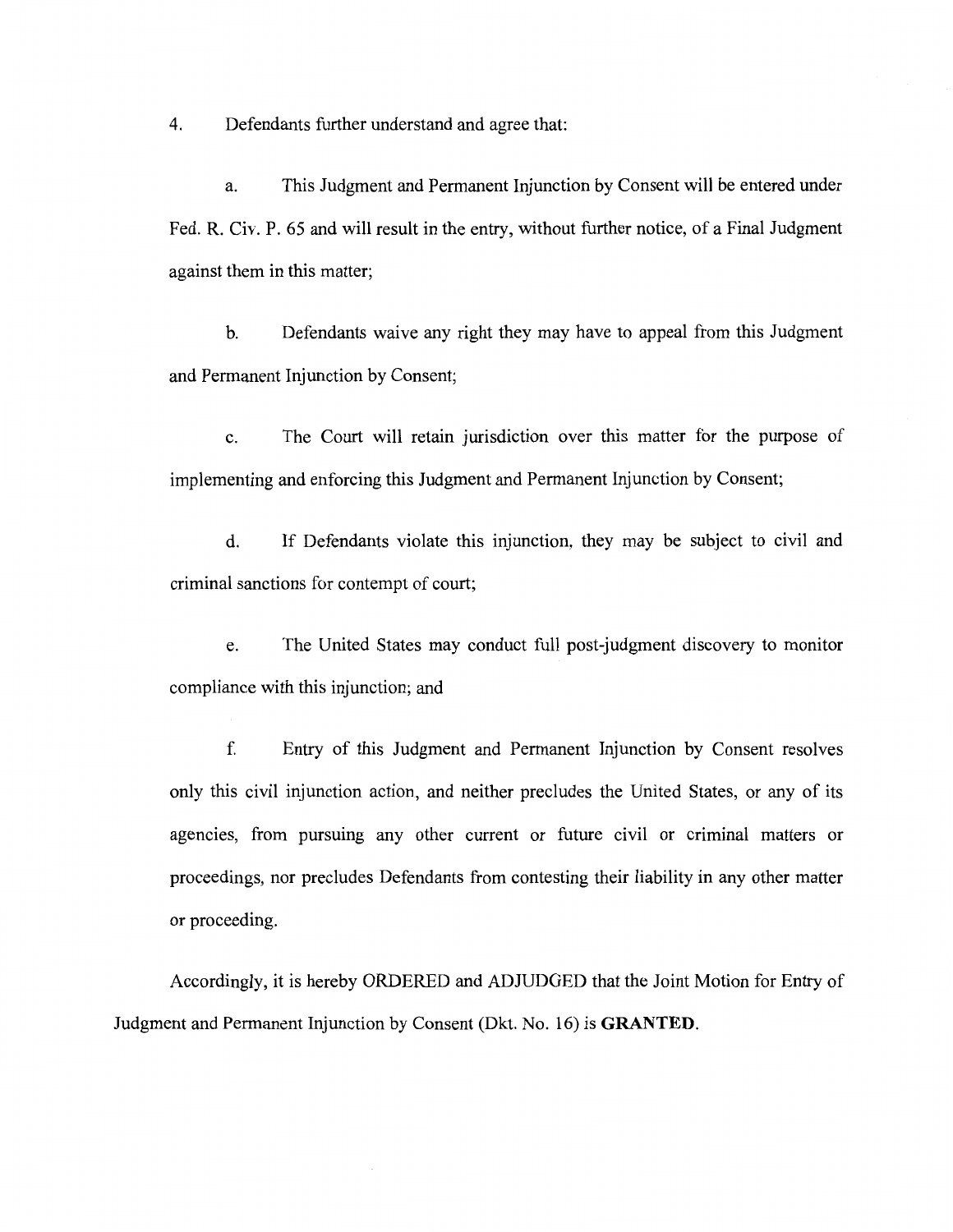It is FURTHER ORDERED and ADJUDGED pursuant to 26 U.S.C. § 7402(a) that:

1. Joseph Maffo, Eleanor Maffo, Dana Maffo, and Vincent Maffo (individually and doing business under any other name or using any other entity) and Critter Management, Inc., and their representatives, agents, servants, employees, attorneys, successors in interest and assigns, and anyone in active concert or participation with them, are prohibited from failing to withhold and pay to the IRS all employment taxes, including federal income, FUTA, and FICA taxes, required by law;

2. Critter Management, Inc., Joseph Maffo, Eleanor Maffo, Dana Maffo, and Vincent Maffo, shall segregate and hold separate and apart from all other funds all monies withheld from employees or collected from others for taxes under any internal revenue laws of the United States and to deposit the monies so withheld and collected, as well as the employer's share of FICA taxes, in an appropriate federal depository bank in accordance with the federal deposit regulations;

3. Critter Management, Inc., Joseph Maffo, Eleanor Maffo, Dana Maffo, and Vincent Maffo, shall deposit FUTA taxes in an appropriate federal depository bank each quarter in accordance with the federal deposit regulations;

4. Critter Management, Inc., Joseph Maffo, Eleanor Maffo, Dana Maffo, and Vincent Maffo, and any other individuals who are responsible for carrying out the duties established under paragraphs B. and C. above, shall, for a period of five years, sign and deliver affidavits, letters, or other correspondence signed under penalty of perjury pursuant to 28 U.S.C § 1746 to RO Clegg, 9 Park of Commerce Blvd., Ste. 107, Savannah, GA 31405, or to such other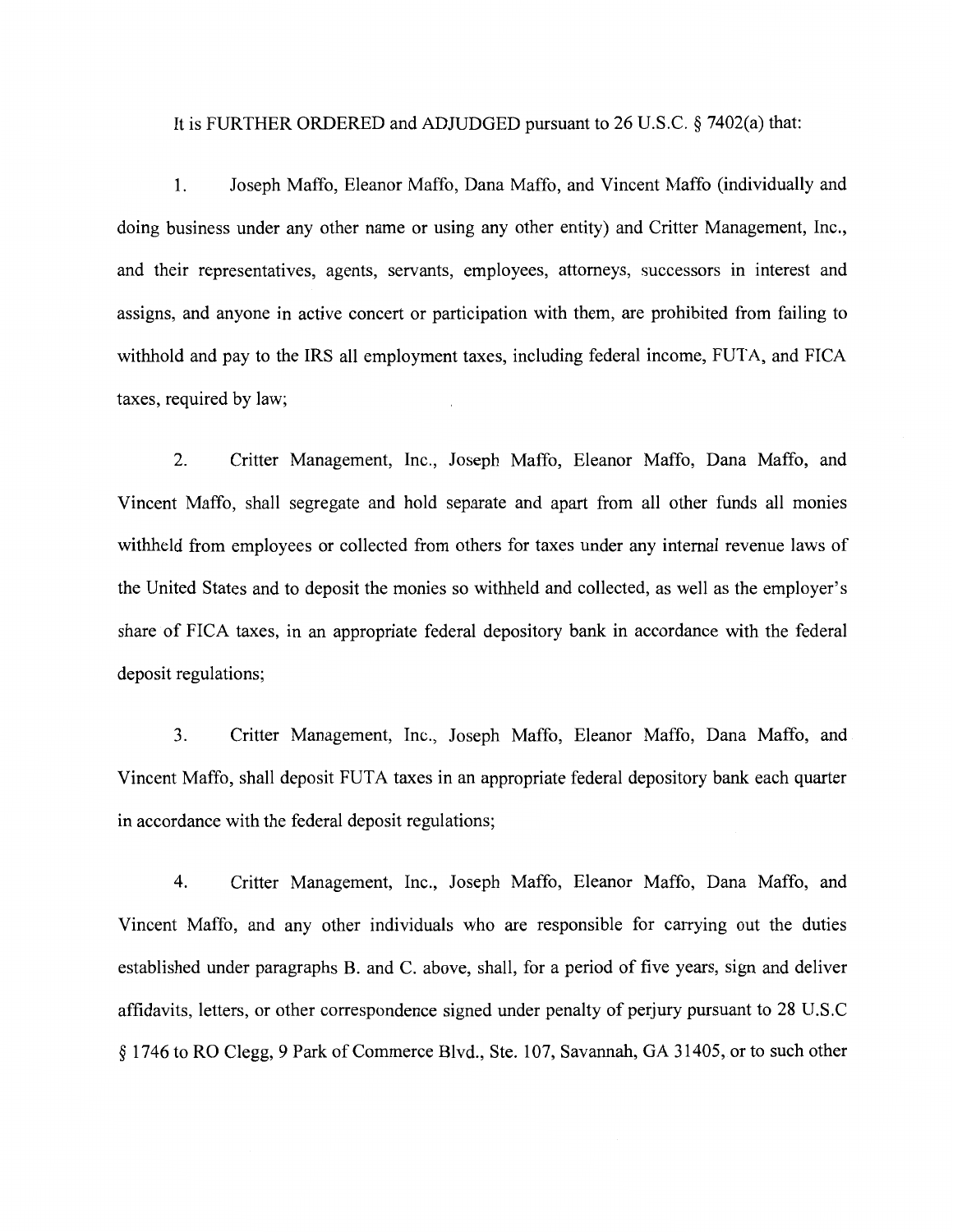specific location as the IRS may direct, on the first day of each month, stating that the requisite withheld income, FICA, and FUTA tax deposits were timely made;

5. Critter Management, Inc., Joseph Maffo, Eleanor Maffo, Dana Maffo, and Vincent Maffo, shall timely file all Form 941 and 940 tax returns with RO Clegg, 9 Park of Commerce Blvd., Ste. 107, Savannah, GA 31405 or to such other specific location as directed by the **IRS;** 

6. Critter Management, Inc., Joseph Maffo, Eleanor Maffo, Dana Maffo, and Vincent Maffo shall timely pay all required outstanding liabilities due on each tax return required to be filed;

7. Critter Management, Inc., Joseph Maffo, Eleanor Maffo, Dana Maffo, and Vincent Maffo, and their representatives, agents, servants, employees, attorneys, successors in interest and assigns, and anyone in active concert or participation with them, are prohibited from assigning any property or rights to property or making any disbursements before paying all required outstanding liabilities due on each tax return required to be filed going forward from the date of this Judgment and Permanent Injunction by Consent; and

8. Joseph Maffo, Eleanor Maffo, Dana Maffo, and Vincent Maffo shall notify the IRS in the future of any new company they may individually or jointly come to own, manage, or work for in the next five years.

IT IS FURTHER ORDERED and ADJUDGED that this Court retains jurisdiction over this case to ensure compliance with this Judgment and Permanent Injunction by Consent and that